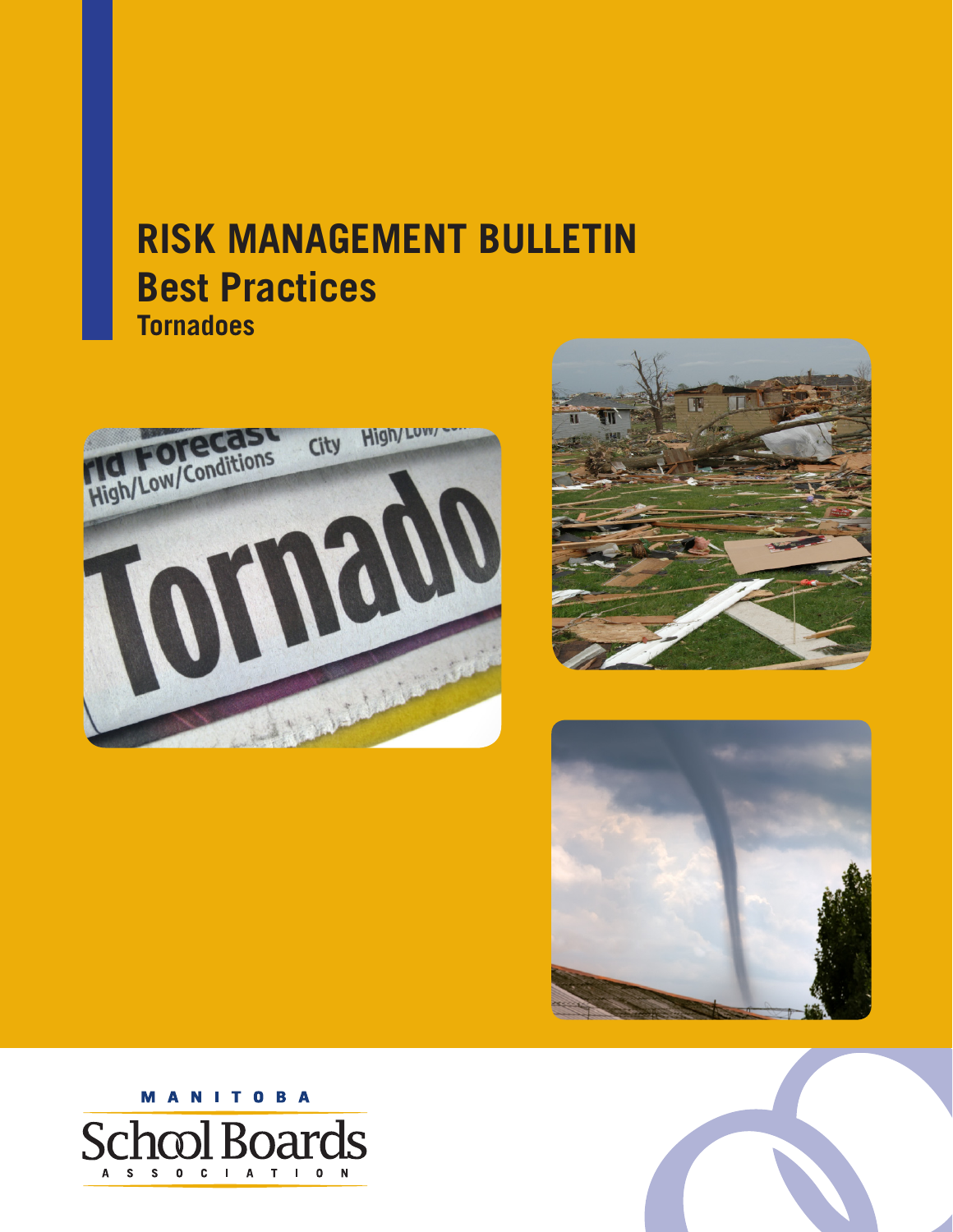### **Tornadoes**

Tornadoes form suddenly, are often preceded by warm, humid weather, and are always produced by thunderstorms. Tornado season extends from April to September with peak months in June and July, but they can occur at any time of year. Be aware of the hazards and know what to do when a severe summer storm threatens your area. The following information will help schools to be better prepared for the possible development of tornadoes.

## **Tornado Watches and Warnings**

A *tornado watch* is issued by Environment Canada when tornadoes are possible in your area. Remain alert for approaching storms. This is the time to remind staff members where the safest places within your school are located, and listen to the radio or television for further developments.

A *tornado warning* is issued when a tornado has been sighted or indicated by weather radar. If a tornado warning is issued for your area and the sky becomes threatening, move to your predesignated place of safety. Turn on a battery-operated radio and wait for further instructions.

### **Tornado Danger Signs**

### **Look out for:**

- Dark, often greenish sky
- Wall cloud
- Large hail
- Loud roar; similar to a freight train

### **Caution:**

- Some tornadoes appear as a visible funnel extending only partially to the ground. Look for signs of debris below the visible funnel.
- Some tornadoes are clearly visible, while others are obscured by rain or nearby lowhanging clouds.
- Before a tornado hits, the wind may die down and the air may become very still.
- An approaching cloud of debris can mark the location of a tornado even if a funnel is not visible.
- Tornadoes generally occur near the trailing edge of a thunderstorm. It is not uncommon to see clear, sunlit skies behind a tornado.

*Designate areas in the school as shelter areas and practice having everyone go there in response to a tornado threat. Recognize that hydro may be out and have a whistle available in case the PA or alarm bells cannot function.*